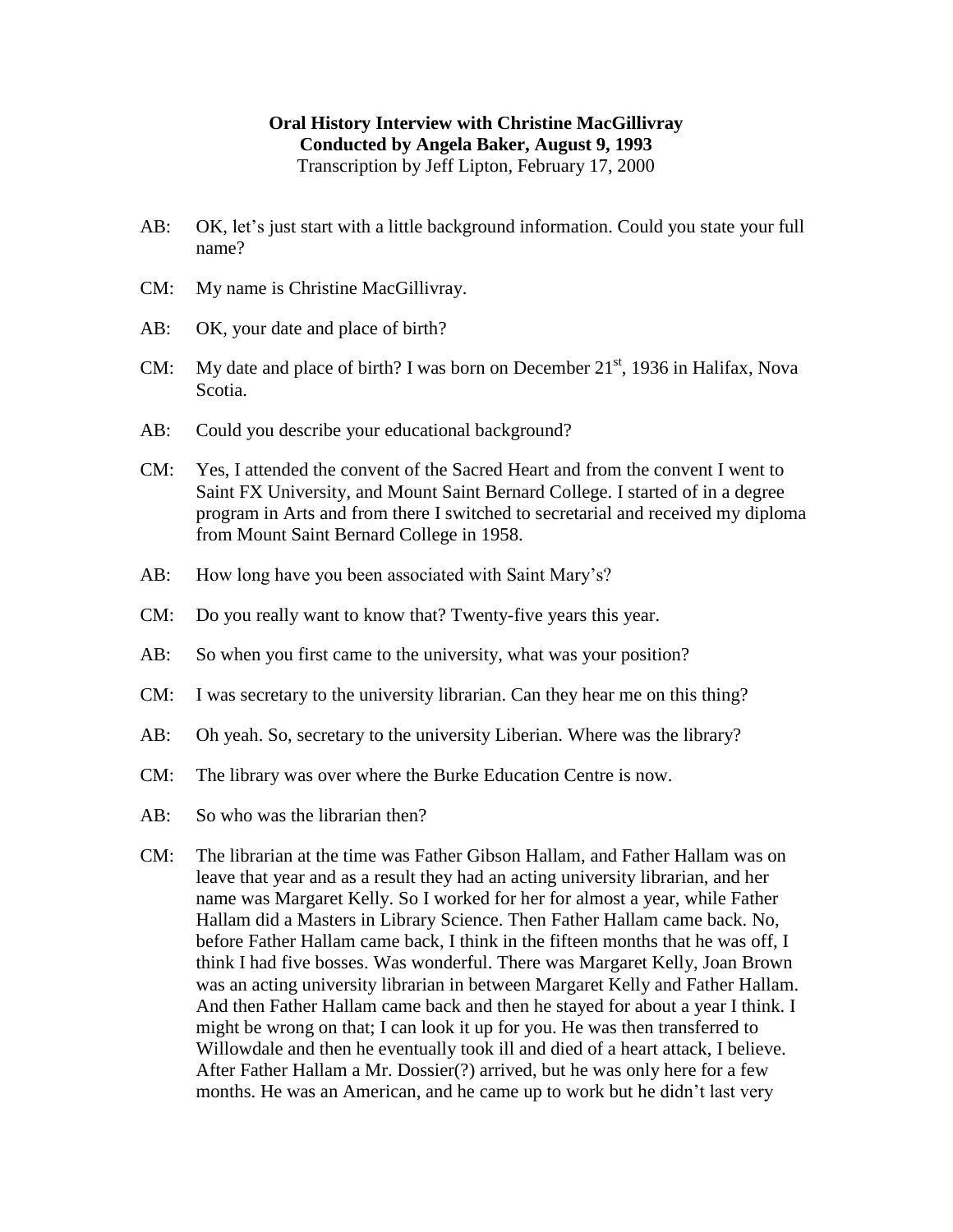long. I think that it was after that when Joan Brown who was the administrative assistant at the time became the acting librarian until they found a librarian. It was after her that they found Ruth Hafter, and Ruth was here... Let me check my notes, I might know when she started.

- AB: Maybe in the early seventies some time?
- CM: Probably sometime in the early seventies. I should have been more prepared for you. You're going to have a long lapse on your tape.
- AB: Don't worry, I have plenty of tape. I can just make a note.
- CM: I can look that up for you, I'm sure somebody knows. Anyways, Ruth was here and she was the one that was responsible for the building of this library. The library we are in now.
- AB: How long was she the librarian?
- CM: That's what I'm trying to think. She was here in 1970, so that's a start. She was here in 1970 and she left before this building officially opened. So I think this building officially opened in seventy-six.
- AB: That's OK, we can find that out.
- CM: So, when Ruth was here until then. After Ruth left to go to California to UCLA at Burkley. She is director of libraries now. Then [audible] arrived, and Ron has been here since, and is still here.
- AB: What were the library facilities like in those early years.
- CM: They were much smaller than this, believe me. There was only one floor of stacks. There was photocopying available. Security was done by the commissioners. You probably had half the staff we have today. The print shop was down in the basement of the old library. We used to call it the dungeon and down there we had all the Dewey books, all the Dewey books were kept in the basement the and all the LC books were kept upstairs.
- AB: So how did things change over the years?
- CM: How did things change over the years. Those are some good questions.
- AB: First talk about personnel and then talk about resources.
- CM: Well, as far as personnel concerned. When I first came here when didn't have a head of technical services and a head of public services as we do now. We just had the head librarian and the administrative assistant. Then a head of public services and a head of technical services positions started, I probably with Hafter. Those positions were held, head of Public Services with Barbara Dacey and Head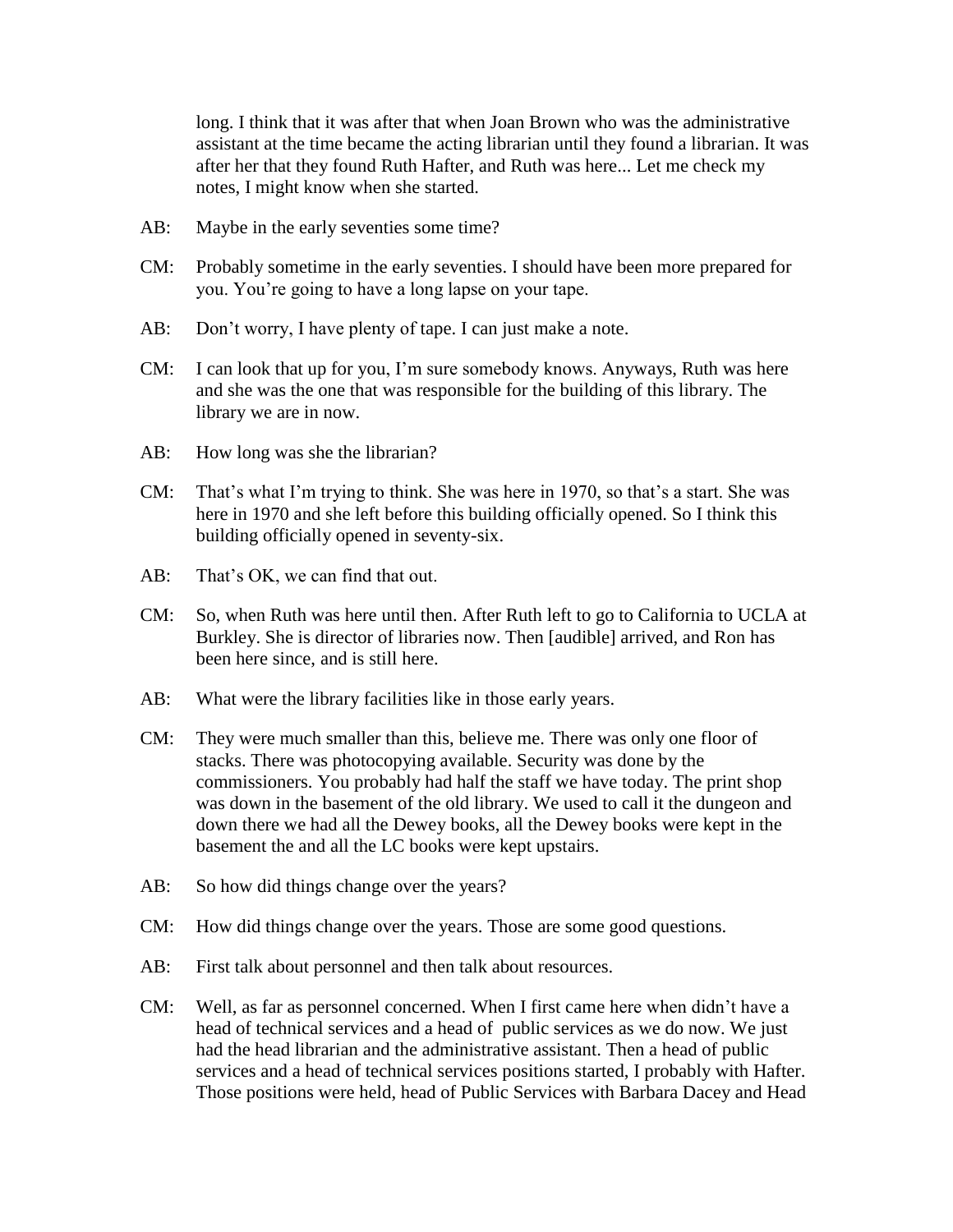of Technical services was Lloyd Melansen. So that was the beginning of the divide in the library. Then after that, oh, we also had at the time a systems development librarian, Hugh Burnstead. Then we…

- AB: What did that entail?
- CM: That entailed developing new ideas within the library. It was before the age of computers. So he was working closely with Mike Tingley at that time concerning computers. Also they did IDs, library took over the ID system and this kind of thing. I don't know what everybody did, OK. I know what I did, or I did.
- AB: How about the resources of the university library itself, how did they change?
- CM: Like?
- AB: The books, the services offered.
- CM: OH, do you have a month? How can I answer that question?
- AB: Just the large changes that stand out in your mind.
- CM: Well I guess most things change with budget changes don't they, and growth and technology, and moving on, I mean the age of the computer... That's kind of a hard question for me to answer. Ron could probably answer that better for you. I mean we have far more resources now, far more computers than when I first came here. No word processing, e-mail. This kind of stuff, there was none of that, carbon paper, CD ROMS, Novanet system. All of those are new systems that are just taking off. I think positive steps have been made, whereas before everything was by hand, the old pencil method. Mind you sometimes I still prefer that, or your head, which ever works better.
- AB: So as I was mentioning before, the time you came was previous to the time when women became full-fledged members of the university.
- CM: Right, I think there were a couple of women probably in evening courses and things like that and then shortly after I came which probably been say around 1970, 69-70, the university became co-educational and at that time, wow, did we get an influx from Mount Saint Vincent. The girls were coming down to the boys' college and that made a big change. I would guess the enrolment probably increased quite a bit at that time, but that would be Elizabeth Chard's department.
- AB: Your perceptions count too.
- CM: Thanks.
- AB: What do feel that females, did they change the nature of the university campus?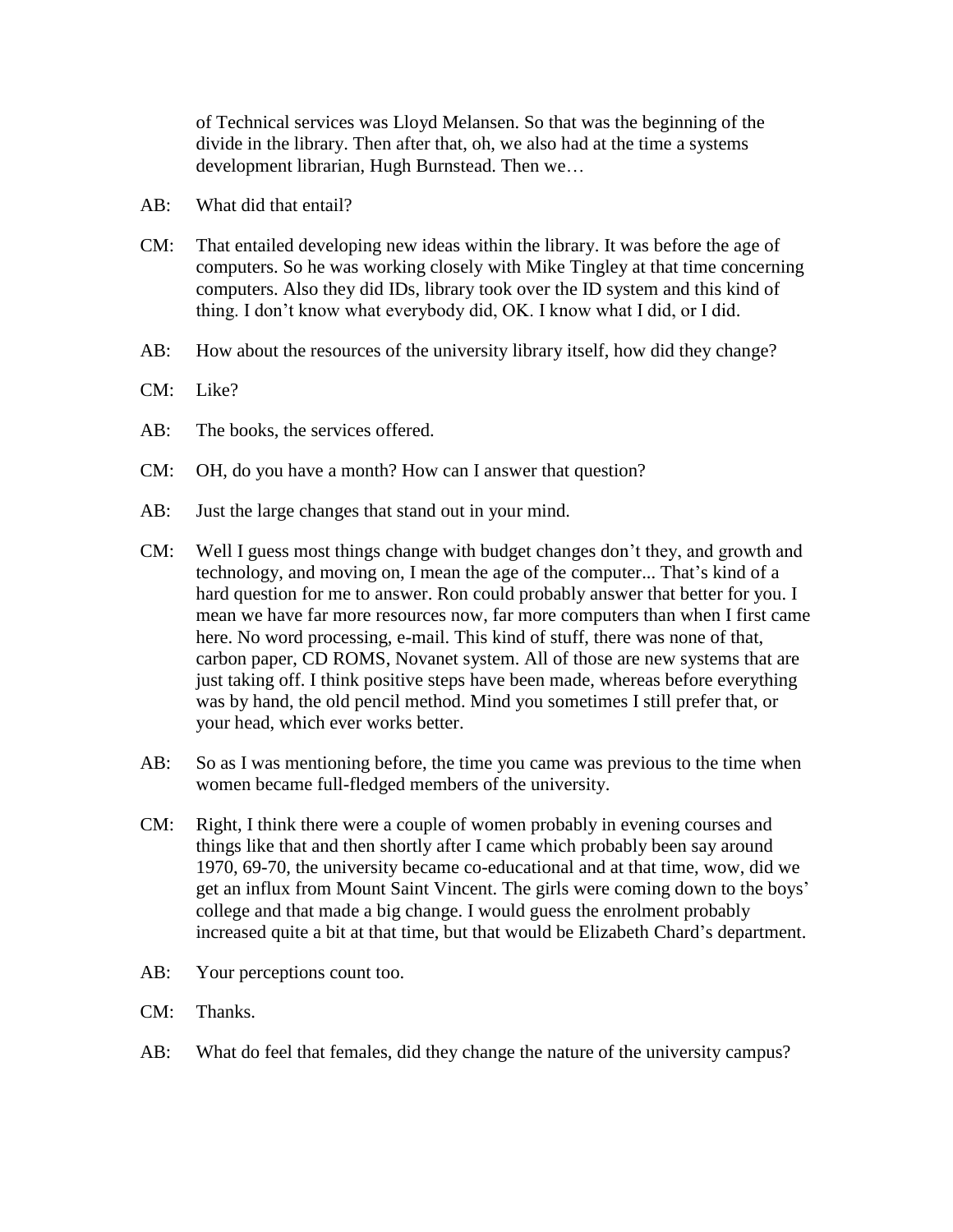- CM: Hope so. Oh sure, I mean the whole, it was the age of the sit-ins too, and there was a totally different atmosphere because I think there were a lot of Jesuits around, it was still a Jesuit college at that time. There were a lot of student protests sitting in the admin. area, but the administration being so nice to them, would come out and serve them coffee. That sixties attitude, and then having the girls come down I think really added a whole new life to the university. It just wasn't an all boys' school. It just wasn't the guys hanging around here and doing their studying and the girls going to the Mount. I think boys started going to the Mount and girls started coming to Saint Mary's, so it did make a difference.
- AB: What effects do you think when the Jesuits stopped the administration of the university?
- CM: I think that was kind of sad myself. Having grown up in Halifax, and knowing the Jesuit college and really it was, now people aren't entering the priesthood as they did in those days, I think in that respect, I guess it's good that we didn't have anyone to run the university, but it was a very homey atmosphere and a very comfortable atmosphere. That's still there because we are a smaller university, but it's not the same as then they were there because it can't be, things have to change. When the Jesuits were here, like if it were a fine day OK, or something like that, somebody would call and say, why don't we just take the afternoon off or something like that and because it was such a small family, it wasn't as businesslike as it probably today. Now it's more business and we didn't have any unions and that has certainly made a difference too.
- AB: What differences has that made?
- CM: Well I think that when we had the unions, we tend to watch that rules are abided by and that we abide by rules and as were before we would have been able to be a little more flexible.
- AB: Have you noticed any changes in the nature in the student populations, in terms of gender or age or ethnic origin?
- CM: I don't deal with the students that much. I used to when I did IDs, but yes, I think I've had. I think I notice more older people attending and coming into the library, so who are… seem to be going back to university more than just the young people coming. As far as, and of course there are more women now and women are becoming more educated, well, we now have Kim Campbell. What can I say? And Audrey McLaughlin. So things like this are certainly taking place and you see it here.
- AB: How about ethnic origin?
- CM: I think that over the years there are a lot more Chinese students here and yes, I would say that has increased also. Probably all ethnic origins. We do have a China program, so of course we are going to have a lot of students from China.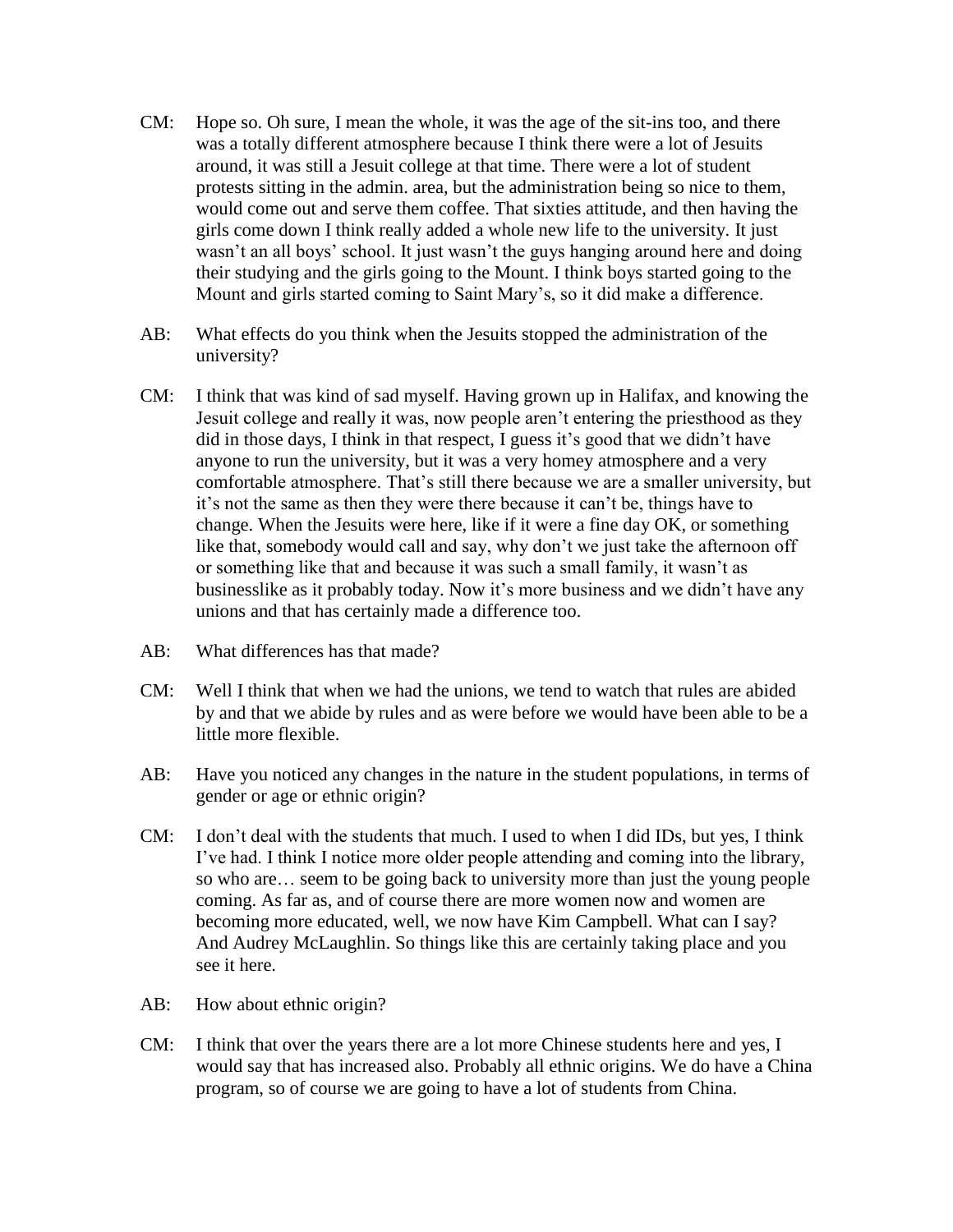- AB: What do you think students wish to gain from their experiences here at Saint Mary's? Do you think that has changed since the sixties?
- CM: I don't think so. I think everybody who goes to university is hoping to get a job and a better education. First of all, a better education so that they can get a job and I think that was always the case whenever you went to university. You wanted to get out and get a good job and you need an education to do that. And it's getting more and more so because more and more… I mean I couldn't believe the graduating class of this year. I mean it's just fantastic, the number of people who are university educated and still the jobs aren't there. That the sad part.
- AB: So what effects did the big increase in size have had on the nature of Saint Mary's?
- CM: Well I don't think people are able to get the attention that you would get in a smaller university. The individual attention, I don't think can possibly be there, I mean, how when you have thousands of students and not a large increase in staff and larger classes I hear, you can't get the attention you would get when it was a smaller university. When it was a smaller university you really got an excellent education, that sounds like you don't get an excellent education now, but you don't get the individual attention is what I mean. I don't imagine you would as when it was smaller. Everybody knew everybody else's name, the professor would know your name, and I'm not saying that they don't know, but, I'm very cautious here! But you would see people on campus, and you would know almost everybody that was here, by name. Well I can walk across the campus now; there are lots of people I don't know. I'm sure there are lots of people that don't know me after twenty-five years, but there are so many changes and so many people and so much larger as before, everybody knew everybody else.
- AB: What differences have you noticed you mentioned the staff hasn't grown as much. Have you noticed any difference in the way the staff interacts over the years?
- CM: I can only speak for the library, and I would say yes, I have. I would think that as you grow there are little cliques in each department and this is what has happened in the library too, so that before when we were in the other building we were all one group, we all went to the same staff lounge, we all mixed together. When now it seems that the professional librarians go to the faculty lounge and the library assistants hang out together, and the clerks hang out together, and it's not the same as when we were a smaller group. Does that answer your question?
- AB: Sure. Are there any other things you would like to add? Any changes?
- CM: There's probably a whole lot of things I would like to add and change! As I had told you I had you written down for a couple of days and this is done without any preparation. If I had given it a little more thought, but as far as the changes that have gone on through the years, I'll be glad to think it out more clearly for you